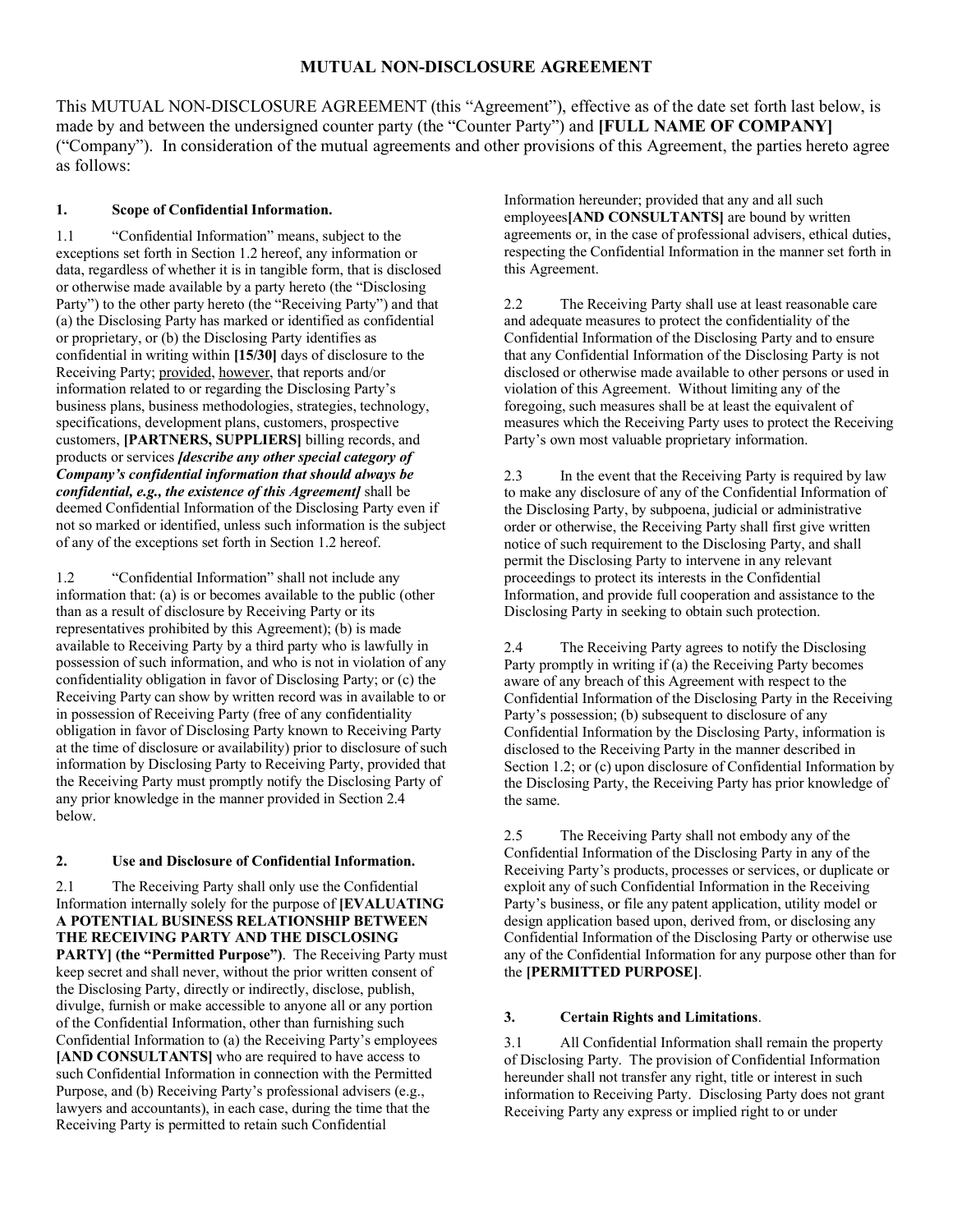Disclosing Party's or another party's patents, copyrights, trademarks, trade secret information or other proprietary rights.

### 3.2 The Receiving Party **[SHALL NOT REVERSE-ENGINEER, DECOMPILE, OR DISASSEMBLE ANY SOFTWARE DISCLOSED TO IT UNDER THIS**

**AGREEMENT AND]** shall not remove, overprint or deface any notice of confidentiality, copyright, trademark, logo, legend or other notices of ownership or confidentiality from any originals or copies of Confidential Information it obtains from the Disclosing Party.

3.3 This Agreement imposes no obligations on either party to exchange any Confidential Information or to purchase, sell, license, transfer or otherwise transact in any technology, services or products.

3.4 Confidential Information disclosed by the parties under this Agreement may be subject to export controls under the laws of the United States. Each party will comply with such laws and agrees not to knowingly export, re-export or transfer Confidential Information of the other party without first obtaining all required United States authorizations or licenses.

3.5 All tangible embodiments of the Confidential Information of the Disclosing Party (*e.g.,* drawings, memoranda and notes) and all copies thereof, whether in hard-copy or machine-readable form and whether supplied by the Disclosing Party or made by or for the Receiving Party (collectively, the "Tangible Embodiments"), shall at all times be and remain the exclusive property of the Disclosing Party.

3.6 The Receiving Party will provide upon the Disclosing Party's request a certification that access and use is being controlled in accordance with this Agreement. The Disclosing Party will have the right to audit to verify compliance with this Agreement.

**4. Remedies**. Receiving Party acknowledges that a breach by it of any of the terms of this Agreement would cause irreparable harm to the Disclosing Party for which Disclosing Party could not be adequately compensated by money damages. Accordingly, Receiving Party agrees that, in addition to all other remedies available to Disclosing Party in an action at law, in the event of any breach or threatened breach by the Receiving Party of the terms of this Agreement, the Disclosing Party shall, without the necessity of proving actual damages or posting any bond or other security, be entitled to temporary and permanent injunctive relief, including, but not limited to, specific performance of the terms of this Agreement.

### **5. Termination**.

5.1 This Agreement shall remain in effect until it is terminated by either party with thirty (30) days prior written notice. The terms and conditions of this Agreement shall survive any such termination with respect to Confidential Information that is disclosed prior to the effective date of termination.

5.2 Upon the earlier of (a) the termination of this Agreement, (b) Disclosing Party's written request or (c) such time as the Receiving Party no longer requires the Confidential Information **[FOR THE PERMITTED PURPOSE]**, Receiving Party agrees to promptly return to Disclosing Party or destroy all Confidential Information and any Tangible Embodiments that are in the possession of Receiving Party and to certify the return or destruction of all such Confidential Information and embodiments.

**6. Warranty**.NO WARRANTY IS MADE BY EITHER PARTY UNDER THIS AGREEMENT. ANY INFORMATION EXCHANGED UNDER THIS AGREEMENT IS PROVIDED "AS IS."

**7. Miscellaneous**.This Agreement does not create any agency or partnership relationship between the parties hereto. This Agreement shall be governed by and construed in accordance with the laws of the **[STATE/COMMONWEALTH OF l** governing such agreements, without regard to conflicts-of-law principles. The sole and exclusive jurisdiction and venue for any litigation arising out of this Agreement shall be an appropriate federal or state court located in the **[STATE/COMMONWEALTH OF ], and the** parties agree not to raise, and waive, any objections or defenses based upon venue or forum non conveniens. This Agreement contains the complete and exclusive agreement of the parties with respect to the subject matter hereof and supersedes all prior agreements and understandings whether written or oral, express or implied. **[EXCEPT WHERE EXPRESSLY INDICATED OTHERWISE, THE WORDS "WRITTEN" OR "IN WRITING" SHALL INCLUDE, BUT NOT BE LIMITED TO, WRITTEN OR PRINTED DOCUMENTS, IN ANY FORMAT NOW KNOW OR LATER DEVELOPED INCLUDING ELECTRONIC AND FACSIMILE TRANSMISSIONS AND COMPUTER DISKS OR TAPES (WHETHER MACHINE OR USER READABLE).]** If any provision of this Agreement is held invalid, illegal or unenforceable by a court of competent jurisdiction, such shall not affect any other provision of this Agreement, which shall remain in full force and effect. No amendment or alteration of the terms of this Agreement shall be effective unless made in writing and executed by both parties hereto. A failure or delay in exercising any right in respect to this Agreement shall not be presumed to operate as a waiver, and a single or partial exercise of any right shall not be presumed to preclude any subsequent or further exercise of that right or the exercise of any other right. Any modification or waiver of any provision of this Agreement shall not be effective unless made in writing. Any such waiver shall be effective only in the specific instance and for the purpose given.